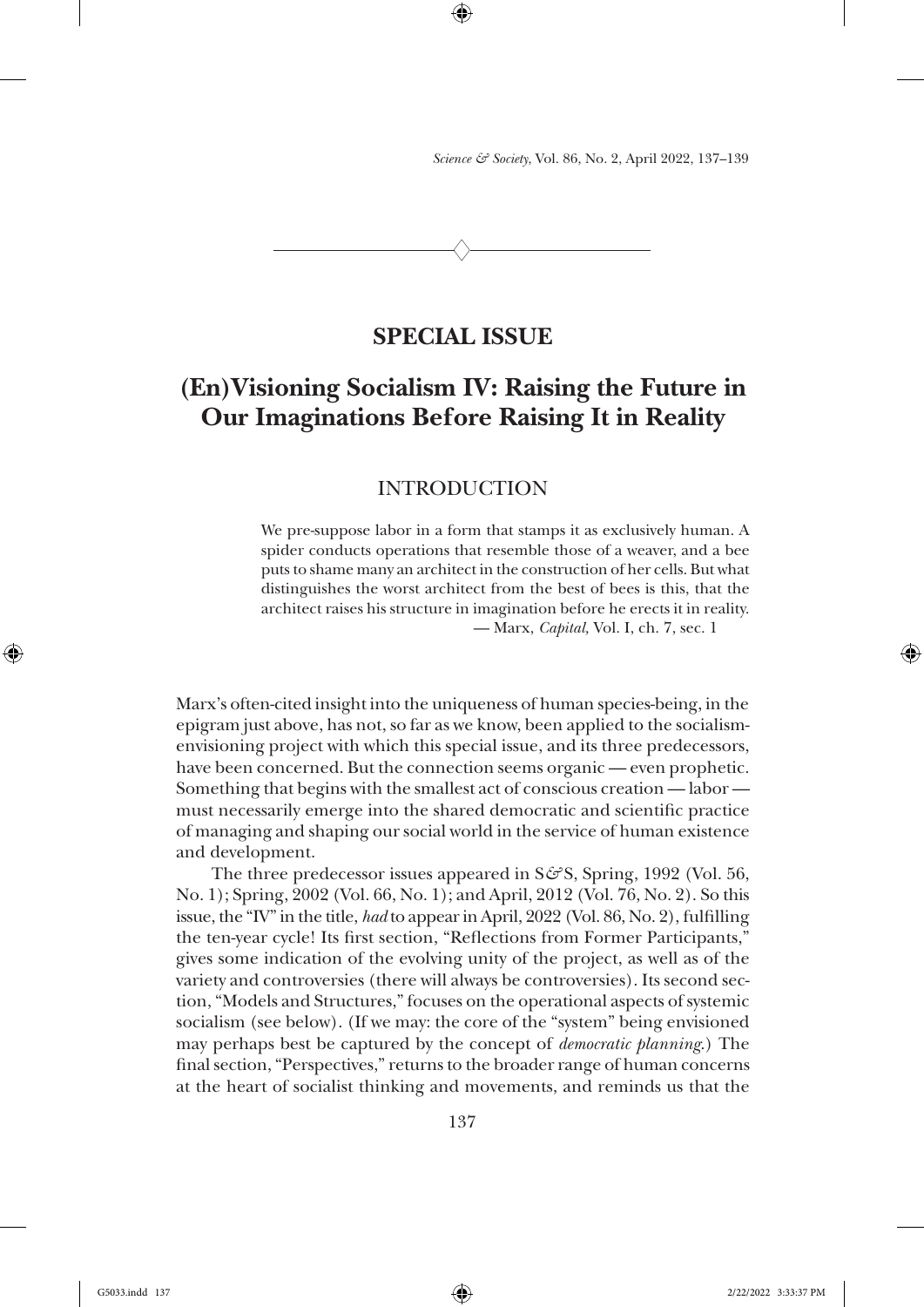#### 138 SCIENCE & SOCIETY

⊕

systemic focus cannot and should not be pursued out of context, in isolation from the technological, ecological and gender-related components of the human situation that all progressive and revolutionary thinkers and actors must address.

The capitalism-dominated environment into which this project is launched has given new urgency to the search for alternatives, and people everywhere are expressing the need for that search, not least in the United States where increasing expressions of interest in socialism have been noted. That interest has mostly taken shape as general but non-specific desires: for greater equality, solidarity, stability, security, meaningful participation, and creation of the best conditions for enriching life and realizing our potential. Alongside this thrust for democracy we can place the age-old but imprecise dreams of the dreamers (including Marxist ones!), as expressed in formulations such as "the community of the associated producers," or the "free development of each as the condition for the free development of all." We can also include the glorious specifications of details, in the imaginative projections of writers whom Marx and Engels called "utopians," or writers of "recipes for the cookshops of the future."

All of this is useful, the heritage from which we build. But we now hold out for an organizing conception of socialism that transcends these sources, and projects a qualitative vision of a distinctive set of social and economic

## *SCIENCE & SOCIETY*

*Science & Society* is a peer-reviewed interdisciplinary journal of Marxist scholarship. It publishes original studies in political economy and the economic analysis of contemporary societies; social and political theory; philosophy and methodology of the natural and social sciences; history, labor, ethnic and women's studies; aesthetics, literature and the arts. We especially welcome theoretical and applied research that both breaks new ground in a specific discipline, and is intelligible and useful to non-specialists.

*S&S* does not adhere to any particular school of contemporary Marxist discussion, and does not attempt to define precise boundaries for Marxism. It does encourage respectful attention to the entire Marxist tradition, as well as to cutting-edge tools and concepts from the present-day social science literatures.

Editorial correspondence: see "Instructions to Contributors," inside back cover.

↔